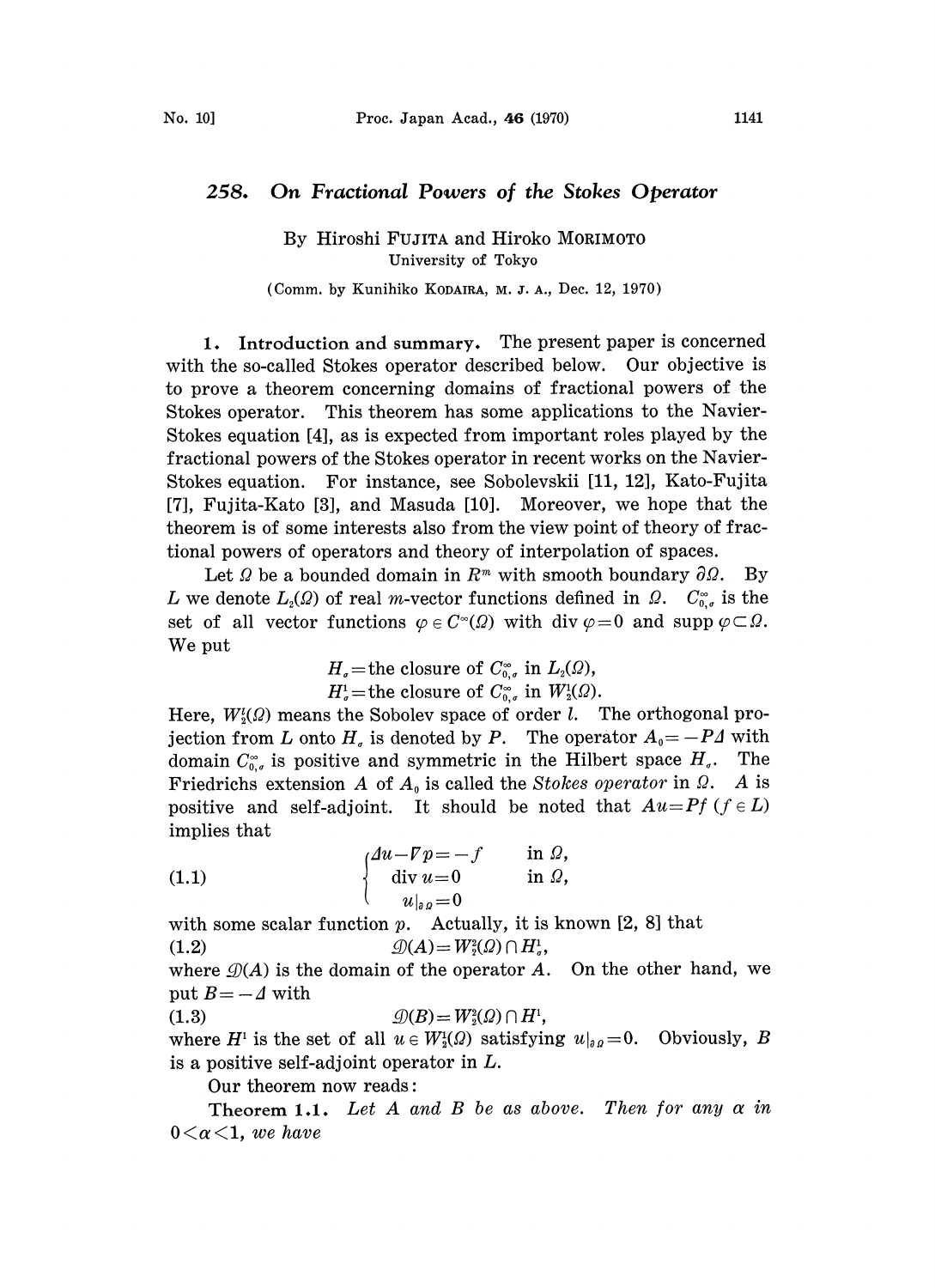(1.4)  $\mathcal{D}(A^{\alpha}) = \mathcal{D}(B^{\alpha}) \cap H_{\alpha}.$ 

Remark 1.2. For  $u \in L = L_2(\Omega)$  the condition  $u \in H_{\sigma}$  is equivalent to  $(u, Fp)_L = 0$  ( $\forall \nabla p \in L$ ), and furthermore, equivalent to that div  $u=0$ and the normal component of u vanishes on  $\partial \Omega$ . On the other hand, concrete characterizations of domains of  $B^a = (-1)^a$  have been given by Fujiwara [5], Grisvard [6] and some others. Thus (1.4) enables us to deduce criterions for u to belong to  $\mathcal{D}(A^{\alpha})$  which, however, will not be stated here explicitly.

2. Proof of Theorem 1.1. We shall make use of the following lemma concerning the trace space which is a special case of a theorem due to Lions [9].

**Lemma 2.1.** Let  $X$  be a Hilbert space and let  $S$  be a positive self-adjoint operator in X.  $\mathcal{D}(S)$  is the domain of S regarded as a Hilbert space with the graph norm. Then for  $\alpha$  in  $0 < \alpha < 1$ , we have

(2.1) 
$$
\mathcal{D}(S^{\alpha}) = T\left(2, \frac{1}{2} - \alpha; \mathcal{D}(S), X\right).
$$

 $\frac{1}{2}-\alpha$  ; D(S), X<br>
x, Y) for  $-\frac{1}{2}<\ \text{such that} \quad \frac{1}{2}<\ \frac{1}{2}$ We recall that  $a \in T(2, \theta; X_0, X_1)$  for  $-\frac{1}{2} < \theta < \frac{1}{2}$ <br>there exists a  $u: [0, \infty) \rightarrow X_0 \subset X_1$  such that

$$
(2.2) \t ts u \in L2(0, \infty; X0),
$$

(2.3)  $t^{\theta}u' \in L_2(0,\infty;X_1),$ 

and  $u(0) = a$ . Here  $X_0 \subset X_1$  are two Banach spaces such that  $X_0$  is dense in  $X_1$  and the injection is continuous.

The following lemma has been proved by Cattabriga [2] and Ladyzhenskaya [8], and also can be read off from the proof of general theorems in Agmon-Douglis-Nirenberg  $[1]$ . (Notice  $(1.1)$ .)

**Lemma 2.2.** There exist constants  $C_1$  and  $C_2$  such that  $||\Delta A^{-1}\psi||_{L_2(Q)} \leq C_1 ||A^{-1}\psi||_{W_2(Q)} \leq C_2 ||\psi||_{L_2(Q)}$  $(2.4)$ for all  $\psi \in H_a$ .

Proof of Theorem 1.1. By Lemma 1.1 we have

$$
\mathcal{D}(A^*) = T\left(2, \frac{1}{2} - \alpha \, ; \, \mathcal{D}(A), H_{\scriptscriptstyle\circ}\right),
$$
  

$$
\mathcal{D}(B^*) = T\left(2, \frac{1}{2} - \alpha \, ; \, \mathcal{D}(B), L\right).
$$
  
From this and in view of  $H_{\scriptscriptstyle\circ} \subset L$  and  $\mathcal{D}(A) \subset \mathcal{D}(B)$ , it is easy to see

 $\mathcal{D}(A^c) \subset \mathcal{D}(B^c) \cap H_a$ . Thus we have to show the other inclusion. To this end, we first introduce the operator  $\check{K}$ :  $\mathcal{D}(B) \rightarrow \mathcal{D}(A)$  by setting (2.5)  $\check{K}\varphi = -A^{-1}P\varDelta\varphi = A^{-1}PB\varphi \qquad (\varphi \in \mathcal{D}(B)).$ 

By virtue of  $(2.4)$  we can easily show that  $\ddot{K}$  admits of a bounded extension from L to H<sub>a</sub>. It should be noted that  $K\varphi = \varphi$  for  $\varphi \in H_a$ . Now we take an a from  $\mathcal{D}(B^{\alpha}) \cap H_{\sigma}$ . Since  $a \in \mathcal{D}(B^{\alpha})$ , there exists a  $u:[0,\infty) {\rightarrow} \mathcal{D}(B)$  such that

(2.6) 
$$
t^{1/2-\alpha}u \in L_2(0, \infty; \mathcal{D}(B)),
$$